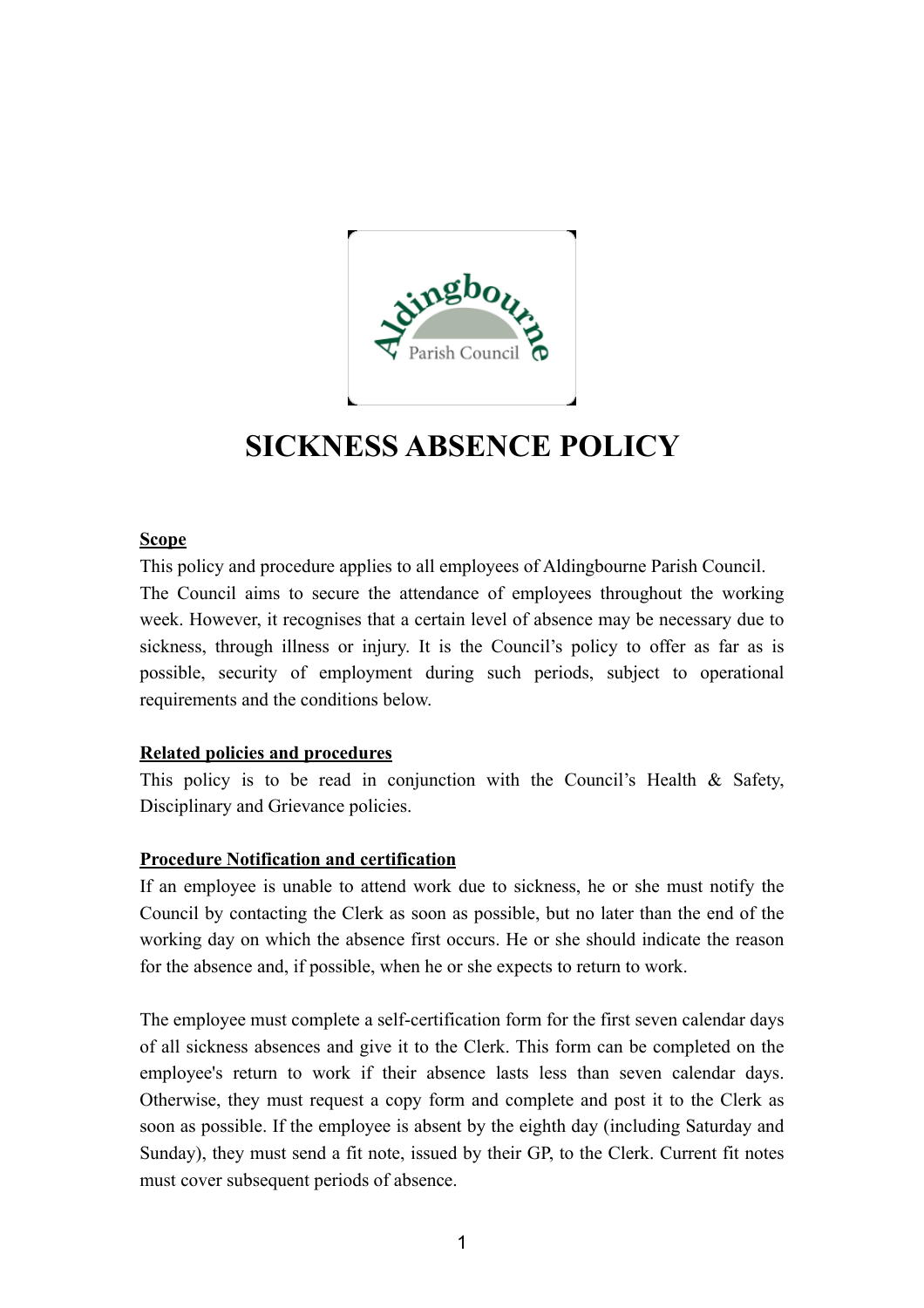The employee should also keep in touch with the Clerk regarding their condition and likely return to work date. If the employee does not follow this procedure, they may be dealt with under the Council's Disciplinary Policy.

#### **Return to work**

The employee will not be allowed to return to work until their GP deems that they are fit to return. Requests for temporary adjustments to the employee's working conditions will be considered and will be accommodated wherever possible and if Council's circumstances permit. In the case of extended periods of absence, the Council may require that the employee's fitness to return is confirmed by a medical practitioner of their choice.

Following 3 or more days of continuous absence or 3 occasions of absence within a 6 month rolling period the employee will be interviewed on their return to work in order to:

- check on the employee's fitness to return
- ensure that all the support the employee needs is in place
- bring the employee up to date on any changes.

#### **Fit notes**

An employee's GP might indicate on a fit note that the employee "may be fit for work". If this option is selected the GP will also identify potential amendments that should be made, selecting from:

- Phased return to work
- Amended duties
- Altered hours
- Workplace adaptations

If a fit note is received, the Clerk will contact the employee and arrange for a meeting with the employee. At this meeting the suggested amendments will be discussed with the aim of facilitating the employee's return to work. If the suggested amendments are not possible the employee will remain on sick leave. If amendments are possible the employee will return to work, but regular reviews will be carried out to ensure that the amendments are adequate.

It should be noted that any amendments are not to be viewed as a permanent change to the contract of employment.

#### **Medical examination**

The Council reserves the right to require the employee to be examined by a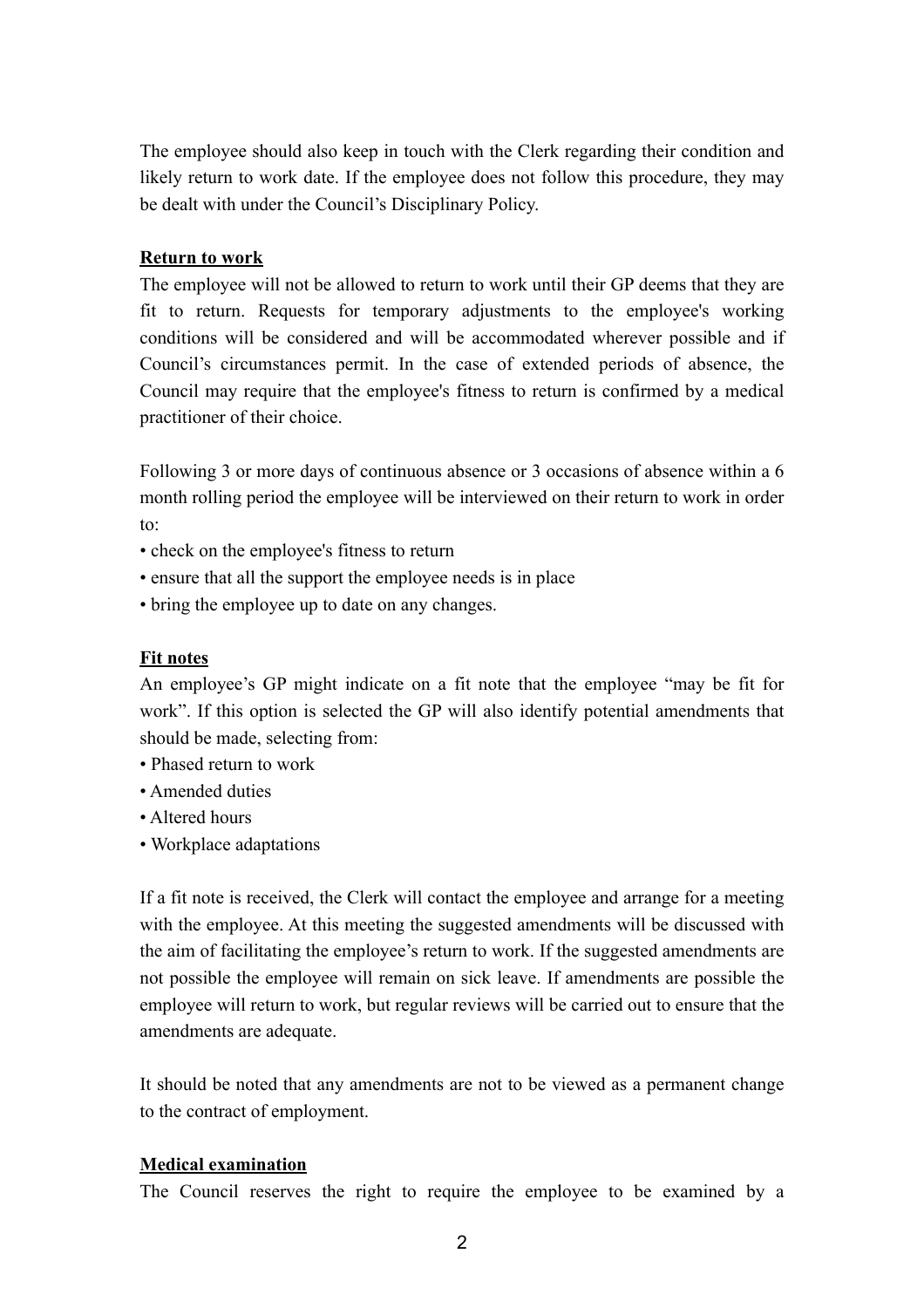practitioner of its choice in order to seek a medical opinion. (A refusal to be examined may lead the Council to take disciplinary action against the employee, up to and including dismissal.) Access to medical reports In order to gain as much information about the employee's medical condition as possible, the Council may also request the employee's permission to contact his or her GP and ask for a medical report on the employee's condition. The employee may ask to see this report.

## **Extended absences**

The Council will be sympathetic when an employee is ill, but the employee should appreciate that if they are persistently absent through ill-health or long-term injury or incapacity, it will not be possible for the situation to continue indefinitely, and their employment may be reviewed or terminated.

Termination will not take place without:

- full consultation with the employee
- medical investigation
- a consideration of alternative employment.

Where a return to work does not prove possible, the Council may require that the employee's fitness to return is confirmed by a practitioner of their choice. Meetings/ home visits.

During any absence it is important that the employee keeps in touch so that the Clerk is kept informed of the employee's health and likely return-to-work date.

The employee may therefore be periodically asked to attend meetings for the purpose of providing information and facilitating an effective return to work.

If the employee is too unwell or physically unable to leave their home, the Council may request to visit him or her at home.

#### **Disability**

If the employee has a condition that means they might be considered to have a disability as defined within the Equality Act 2010, the Council will attempt to make reasonable adjustments to their job to accommodate their requirements. The employee will be fully consulted at all times.

If reasonable adjustments or alternative employment prove not to be viable options, and there is no likelihood of a return to work in the near future, a decision to dismiss may be the inevitable outcome.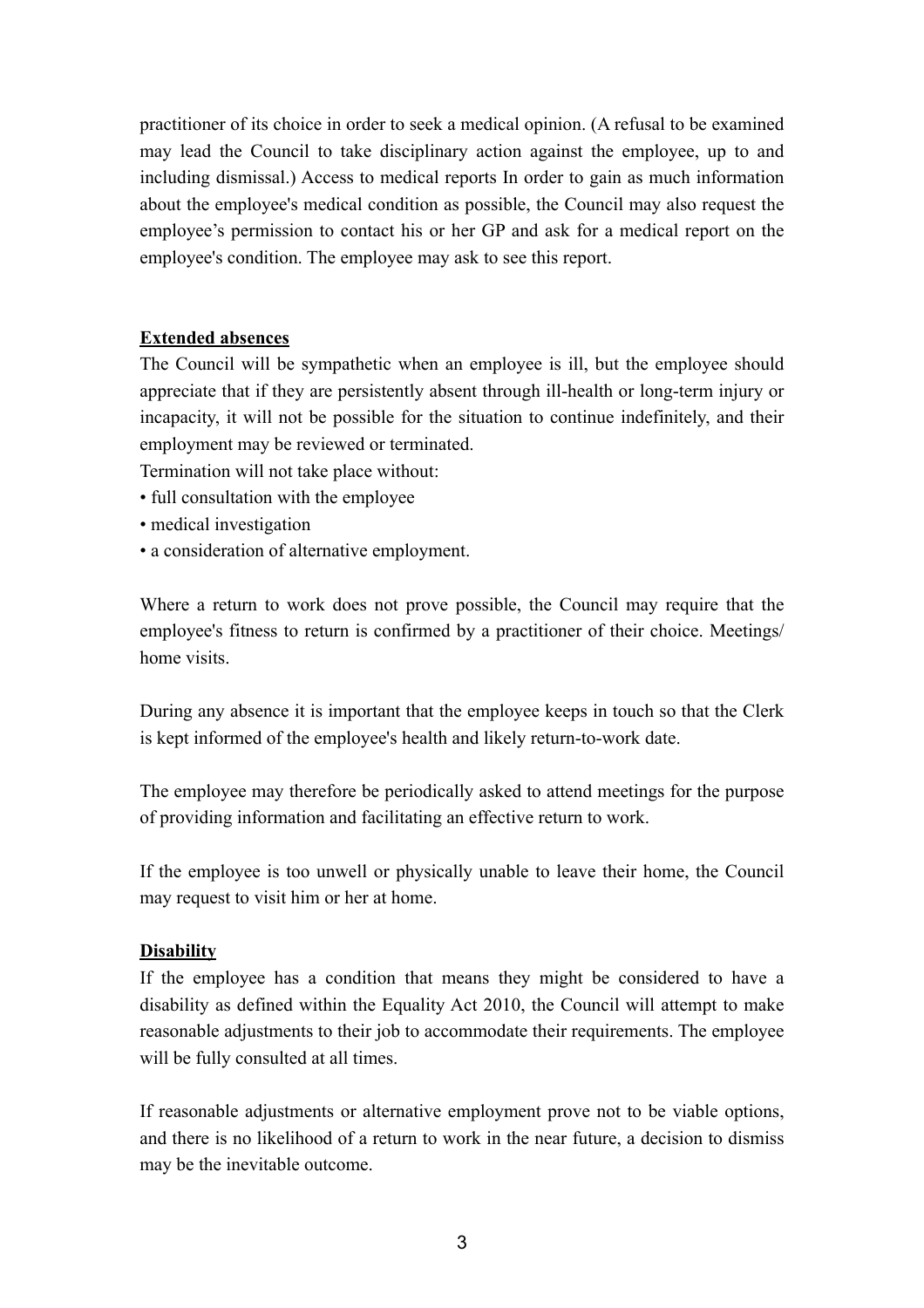### **Dismissal and the right to appeal**

In the event of a dismissal, the reason for the dismissal and the circumstances leading up to that decision will be documented in writing to the employee. The employee may appeal against their dismissal by writing, within five working days of their receipt of the dismissal letter to the Chairman of the Staffing Committee, stating the grounds on which they wish to appeal. The appeal will be heard in accordance with the Council's appeals procedure.

This right also applies to 'action short of dismissal' such as alteration of duties.

### **Payment arrangements Contractual sick pay**

The Council operates a council sick pay scheme. Information relating the scale of payment is either in the contract of employment or follows the scales below –

Service not exceeding:

| Full Pay              | Half Pay    |
|-----------------------|-------------|
| 4 Months              | 1 Month Nil |
| 1 Year 1 Month        | 2 Months    |
| 2 Years 2 Months      | 2 Months    |
| 3 Years 4 Months      | 4 Months    |
| 4-5 Years 5 Months    | 5 Months    |
| Over 5 Years 6 Months | 6 Months    |

### **Absences for reasons other than sickness**

Requests for time off for reasons other than sickness will be considered by the Clerk in the light of the individual's circumstances, legal requirements and operational needs. Unauthorised absences will be dealt with in accordance with the Council's Disciplinary Policy.

### **Medical Appointments**

The Clerk has the discretion to grant reasonable paid time off for attending general practitioner, dentist and hospital appointments; and may require evidence in advance of the appointment before exercising that discretion.

A member of staff who feels that a decision of the Clerk, in relation to paid time off for the purposes of attending such an appointment, is unreasonable may raise the case with the Staffing Committee.

Where possible, staff should try to make doctors, dentists, opticians and other routine health appointments outside working hours. Where this is impracticable,